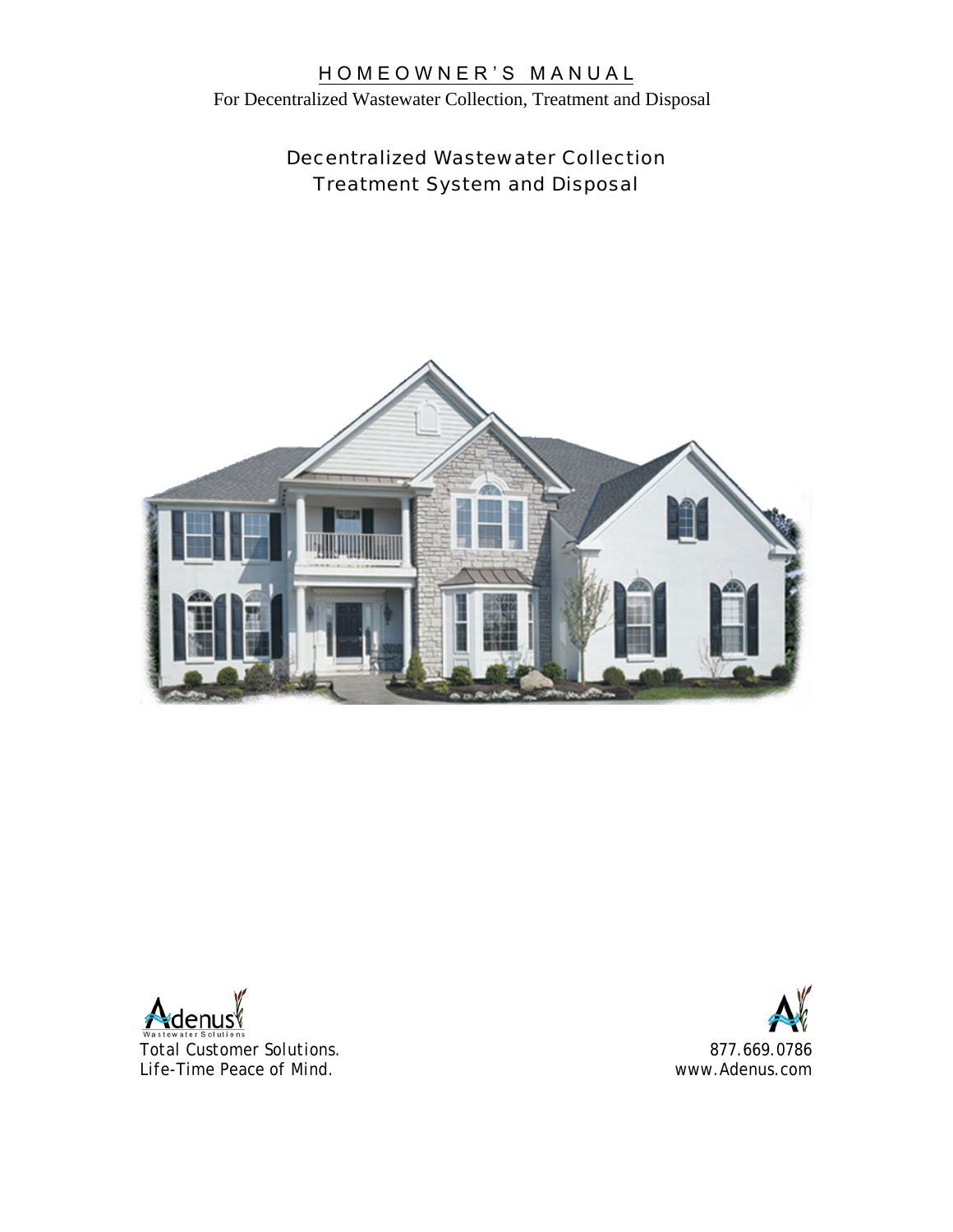For Decentralized Wastewater Collection, Treatment and Disposal



# *Congratulations!*

#### **Wastewater Collection Treatment and Disposal**

Your home is connected to an Adenus<sup>®</sup> Wastewater Treatment System, which means that your family is being served by the decentralized industry leader. Our systems are designed and built to last, and we have a developed Quality Control/Quality Assurance (QA/QC) Program in place in the event problems do arise.

Decentralized wastewater systems do an excellent job of decomposing household waste and recycling precious water resources. Our systems frequently outperform municipal sewage treatment plants. The treated effluent is returned harmlessly to the soil, where it receives final polishing and filtration for groundwater recharge. There's no degrading of our nation's rivers and oceans… which is so often the case with municipal sewage.

The utility which owns and operates the system serving your home is responsible for maintenance and operation of all system components following the outfall line from your home.

If a wastewater problem arises that appears to be beyond the plumbing in your home and the outfall line from your home, you should contact your service provider listed in the important facts sheet on the back of this manual.

Your system will also work better and last longer if you learn what can go into it – and what can not. Little effort is required. Just read and practice the "do's and don'ts" that follow. Every member of your household should be familiar with these. And if you have guests who want to "help out in the kitchen," be sure to tell them, too. With this preventive maintenance, along with periodic inspections, your onsite wastewater system should function for decades. You'll save water and energy, too!

Please retain this manual with important papers related to your home purchase.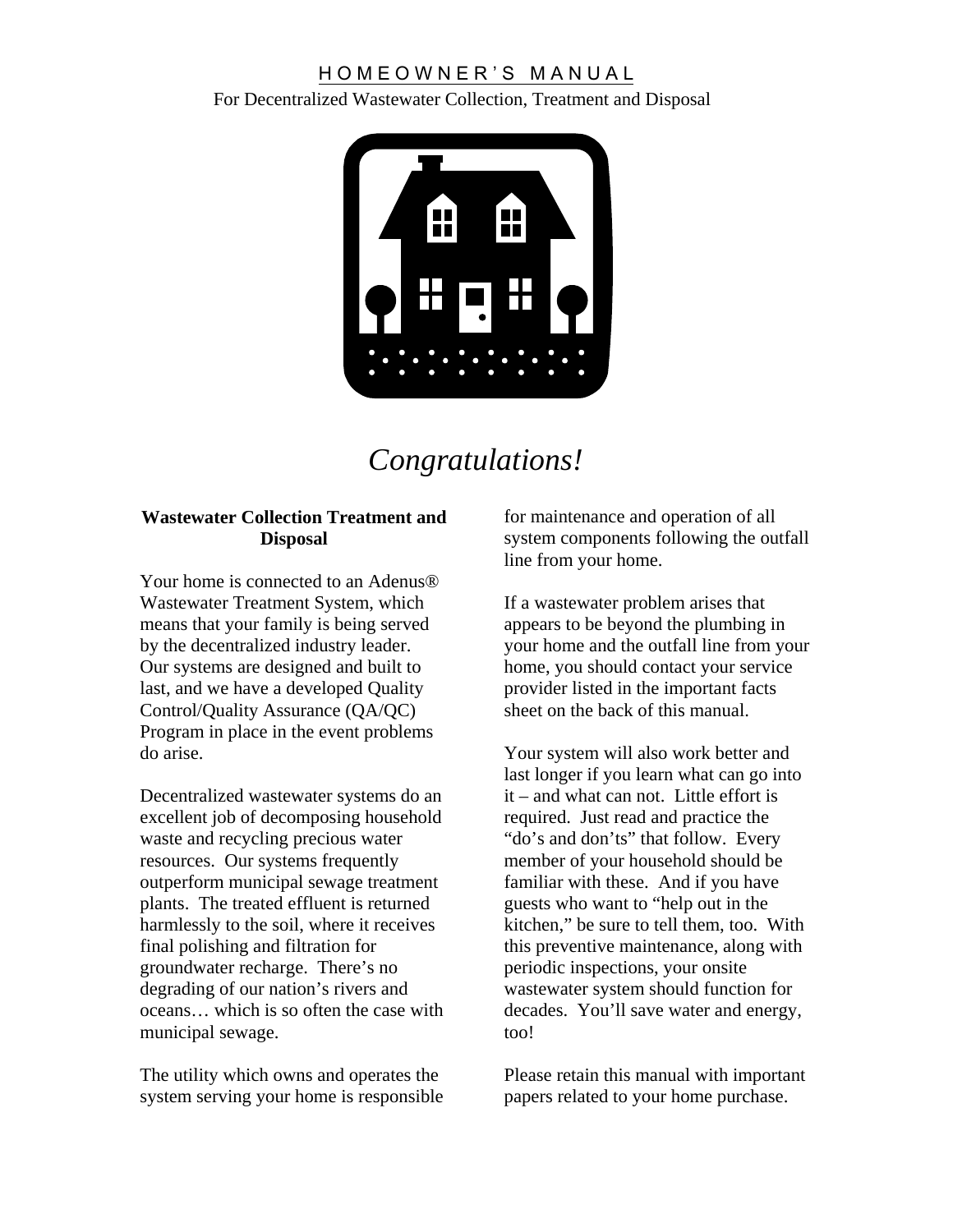#### For Decentralized Wastewater Collection, Treatment and Disposal

## DO'S AND DON'TS FOR INSIDE THE HOUSE

*There are a number of do's and don'ts that will help ensure a long life and minimal maintenance for your system. As a general rule, nothing should be disposed into any wastewater system that hasn't first been ingested, other than toilet tissue, mild detergents, and wash water. Here are some additional guidelines:* 



**DON'T** flush dangerous and damaging substances into your wastewater treatment system (Please refer to the "Substitutes for Household Hazardous Waste" on page 4) Specifically, do not flush…

- **Pharmaceuticals**
- **Excessive amounts of bath or body oils**
- **Water softener backwash**
- **Flammable or toxic products**
- **Household cleaners, especially floor wax and rug cleaners**
- **Chlorine bleach, chlorides, and pool or spa products**
- **Pesticides, herbicides, or agricultural chemicals or fertilizers**



**DON'T** use special additives that are touted to enhance the performance of your tank or system. The natural microorganisms that grow in your system generate their own enzymes that are sufficient for breaking down and digesting nutrients in the wastewater. Additives can cause

maintenance problems inside of the tank that you may be financially responsible for!



**DO** use your trash can to dispose of substances that cause maintenance problems and/or increase the need for septage pumping. Dispose of the following with your trash:

- **Egg shells, cantaloupe seeds, gum, coffee grounds, tea bags, chewing tobacco, cigarette butts**
- **Paper towels, newspapers, sanitary napkins, diapers, kitty litter, candy wrappers**
- **Cooking grease**
- **Rags, large amounts of hair**



**DO** collect grease in a container and dispose with your trash. Avoid using garbage disposals excessively. Compost scraps or dispose with your trash, also. Food byproducts accelerate the need for septage pumping and increase maintenance.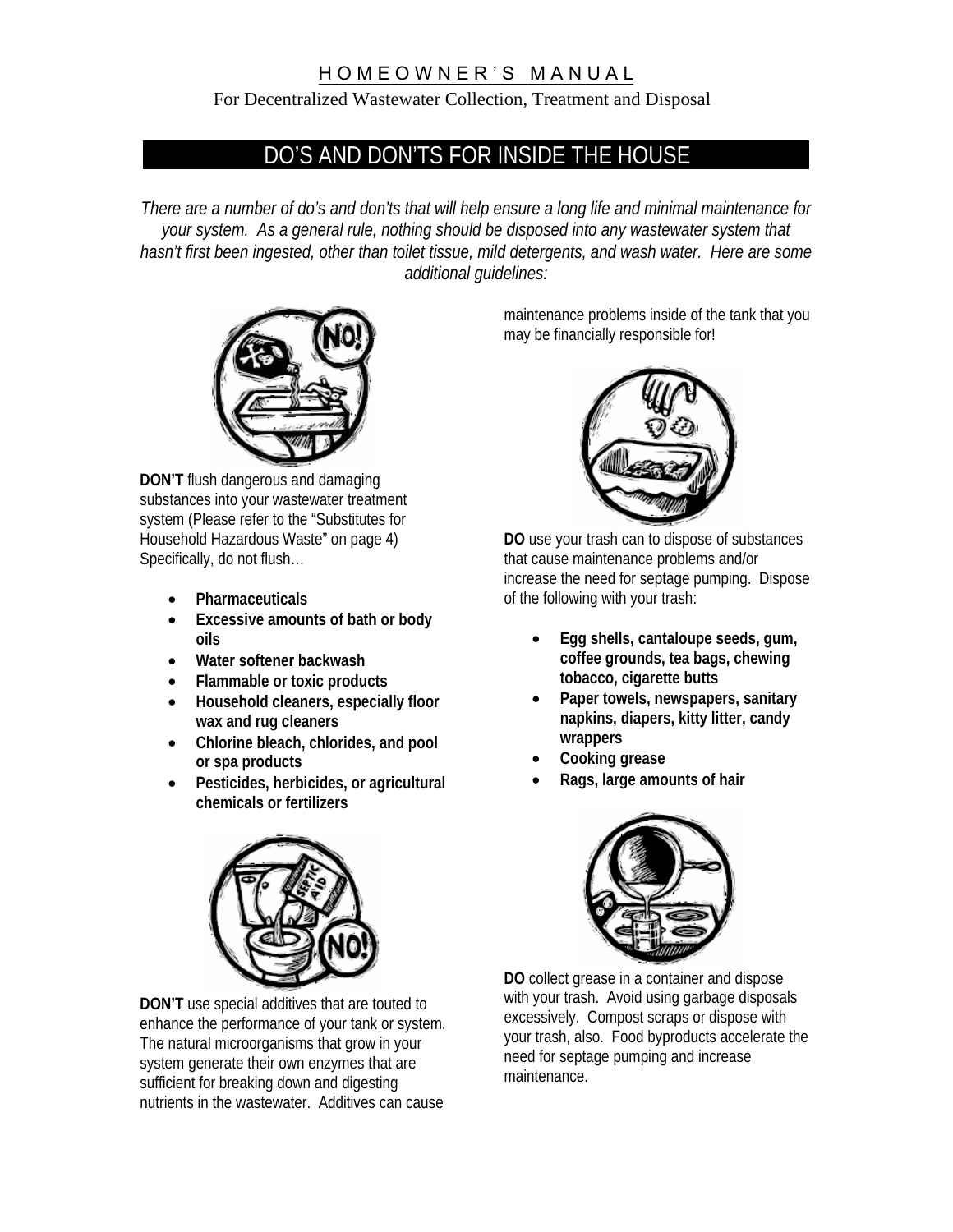For Decentralized Wastewater Collection, Treatment and Disposal

## DO'S AND DON'TS FOR INSIDE THE HOUSE



**DON'T** leave interior faucets on to protect water lines during cold spells. A running faucet can easily increase your wastewater flow by 1,000 to 3,000 gallons per day and hydraulically overload your system. Instead, properly insulate or heat your faucets and plumbing.

**DON'T** use excessive amounts of water. Using 50 gallons per person per day is typical. If your household does not practice any of the "water conserving tips" below, you may be using too much water.



**DO** conserve water:

- **Take shorter showers or baths with a partially filled tub. Be cautious about excessive use of larger soaking tubs.**
- **Don't let water run unnecessarily while brushing teeth or washing hands, food, dishes, etc.**
- **Wash dishes and clothes when you have a full load.**
- **When possible, avoid doing several loads in one day.**
- **Use water saving devices on faucets and showerheads.**
- **When replacing old toilets, buy lowflush models.**



**DON'T** ignore leaky plumbing fixtures, repair them. A leaky toilet can waste up to 2,000 gallons of water in a single day. That's 10- 20 times more water than a household's typical daily usage. Leaky plumbing fixtures increase your water bill, waste natural resources, and overload your system.



**DO** keep lint out of your wastewater treatment system by cleaning the line filters on your washing machine and dryer before every load. Installing a supplemental lint filter on your washing machine would be a good precautionary measure. (This normally takes just a few minutes. Lint and other such materials can make an extreme difference in the frequency and cost of pumping out your primary treatment tank.)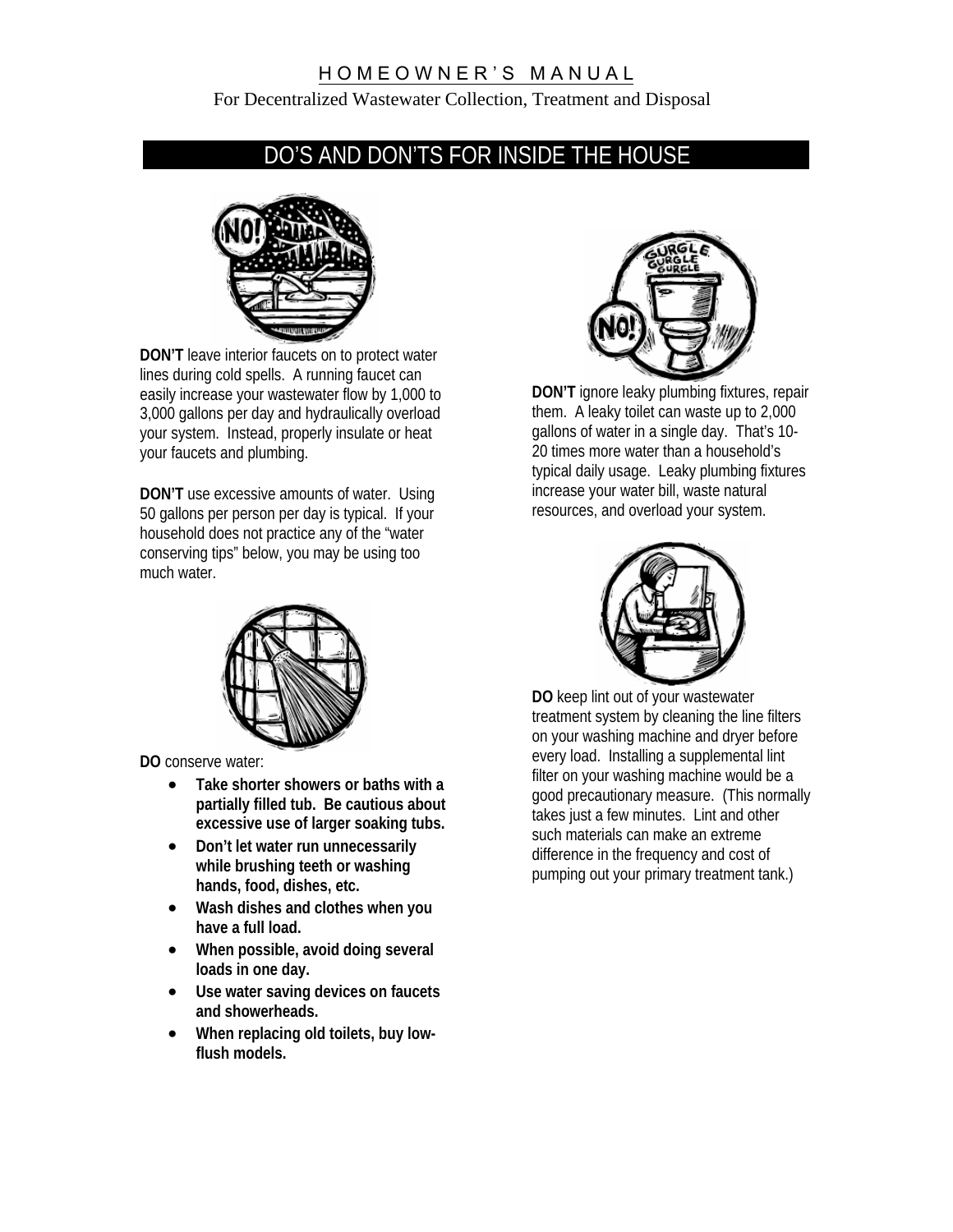For Decentralized Wastewater Collection, Treatment and Disposal

## DO'S AND DON'TS FOR INSIDE THE HOUSE



**DO** use substitutes for household hazardous waste. Replace the following hazardous products with products that are less environmentally harmful. The hazardous cleaners are listed below, followed by the suggested substitute.

**Ammonia-based cleaners:** Sprinkle baking soda on a damp sponge. For windows, use a solution of 2 tbs. white vinegar to 1 qt. water. Place the mixture into a spray bottle.

**Disinfectants:** Use borax: ½ cup in a gallon of water; deodorizes also.

**Drain decloggers:** Use a plunger or metal snake, or remove and clean trap.

**Scouring cleaners and powders:** Sprinkle baking soda on a damp sponge or add 4 tbs. baking soda to 1 qt. warm water. You could also use Bon Ami; it's cheaper and won't scratch.

**Carpet/upholstery cleaners:** Sprinkle dry cornstarch or baking soda on, then vacuum. For tougher stains, blot with white vinegar in soapy water.

**Toilet cleaners:** Sprinkle on baking soda or Bon Ami, then scrub with a toilet brush.

**Furniture/floor polishes:** To clean, use oil soap and warm water. Dry with soft cloth. Polish with 1 part lemon juice and 2 parts oil (any kind), or use natural products with lemon oil or beeswax in mineral oil.

**Metal cleaners:** Brass and copper: scrub with a used half of lemon dipped in salt. Stainless steel: use scouring pad and soapy water. Silver: rub gently with toothpaste and soft wet cloth.

**Oven cleaners:** Quickly sprinkle salt on drips, then scrub. Use baking soda and scouring pads on older spills.



**Laundry detergents:** Choose one with zero phosphate content or use soap flakes with 1/3 cup of washing soda. (Before switching, wash clothes in pure washing soda to remove residues.)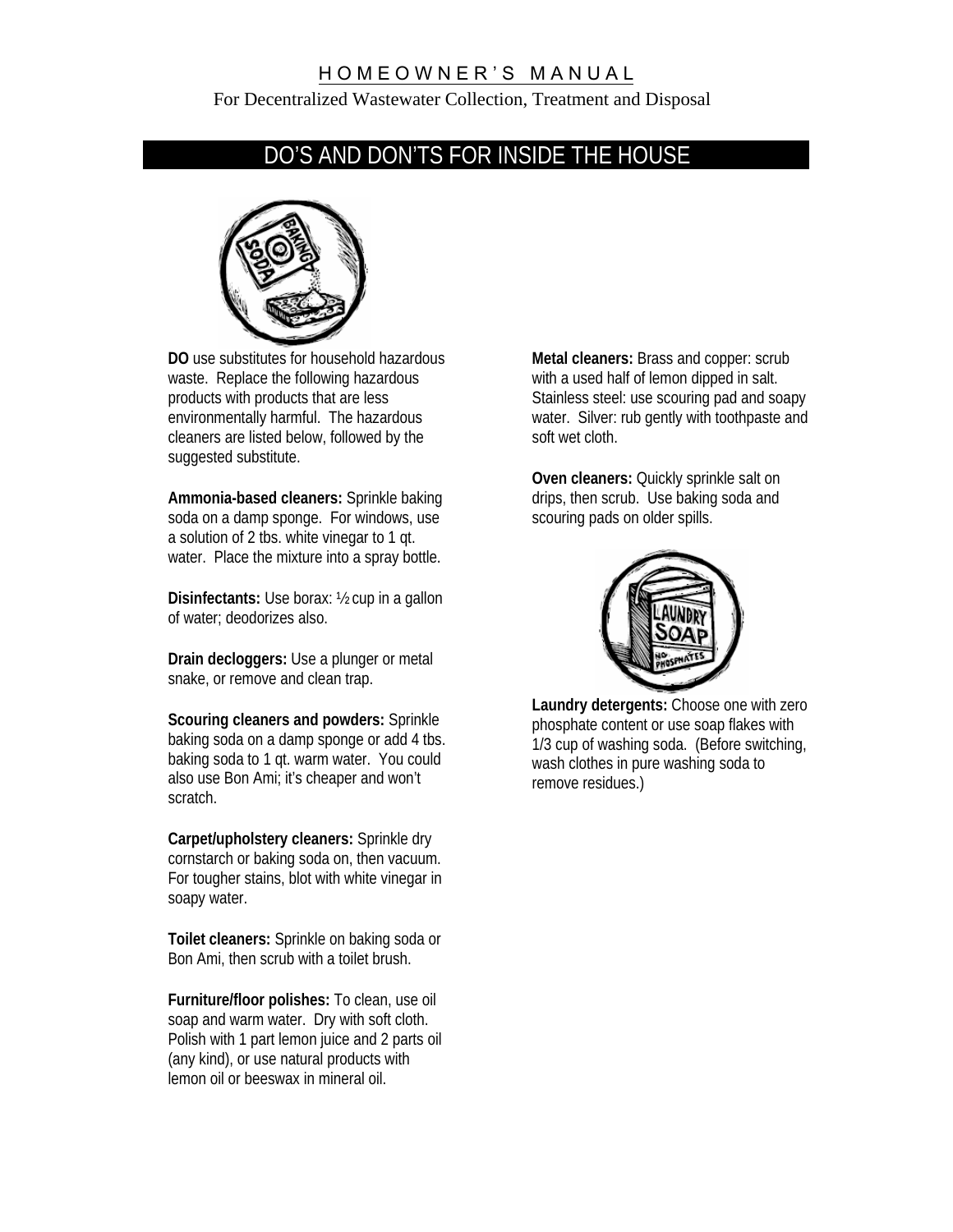For Decentralized Wastewater Collection, Treatment and Disposal

## DO'S AND DON'TS FOR OUTSIDE THE HOUSE



**DON'T** dig without knowing the location of your wastewater treatment system. As much as possible, plan all landscaping and permanent outdoor structures before installation. Easily removable items (such as bird baths and picnic tables) are OK to place on top of your system.

State law requires that utilities be notified before beginning excavation. Call your state One-Call center before any digging is done.



**DON'T** drive over your tank or any buried components in your system, unless it's been equipped with a special traffic lid. If the system is subject to possible traffic, put up a barricade or a row of shrubs.



**DON'T** dump RV waste into your wastewater treatment system and tanks. It will increase the frequency of required septage pumping. When dumped directly into the pumping vault, RV waste clogs or fouls equipment, causing undue maintenance and repair costs. (Some RV waste may contain chemicals that are toxic or that may retard the biological digestion occurring within the tank.)

**DON'T** ever connect rain gutters or storm drains to the sewer or allow surface water to drain into it. Don't discharge hot tub water into your system. The additional water will increase costs, reduce the capacity of the collection and treatment systems, and flood the dispersal system. It can also wash excess solids through the tank.

**DO** keep the tank access lid secure to the riser at all times. If bolts are lost or damaged, contact your local Adenus® maintenance technician.



**DON'T** enter your tank. Any work to the tank should be done from the outside. Gases that are often generated in the tank and/or oxygen depletion can be fatal.